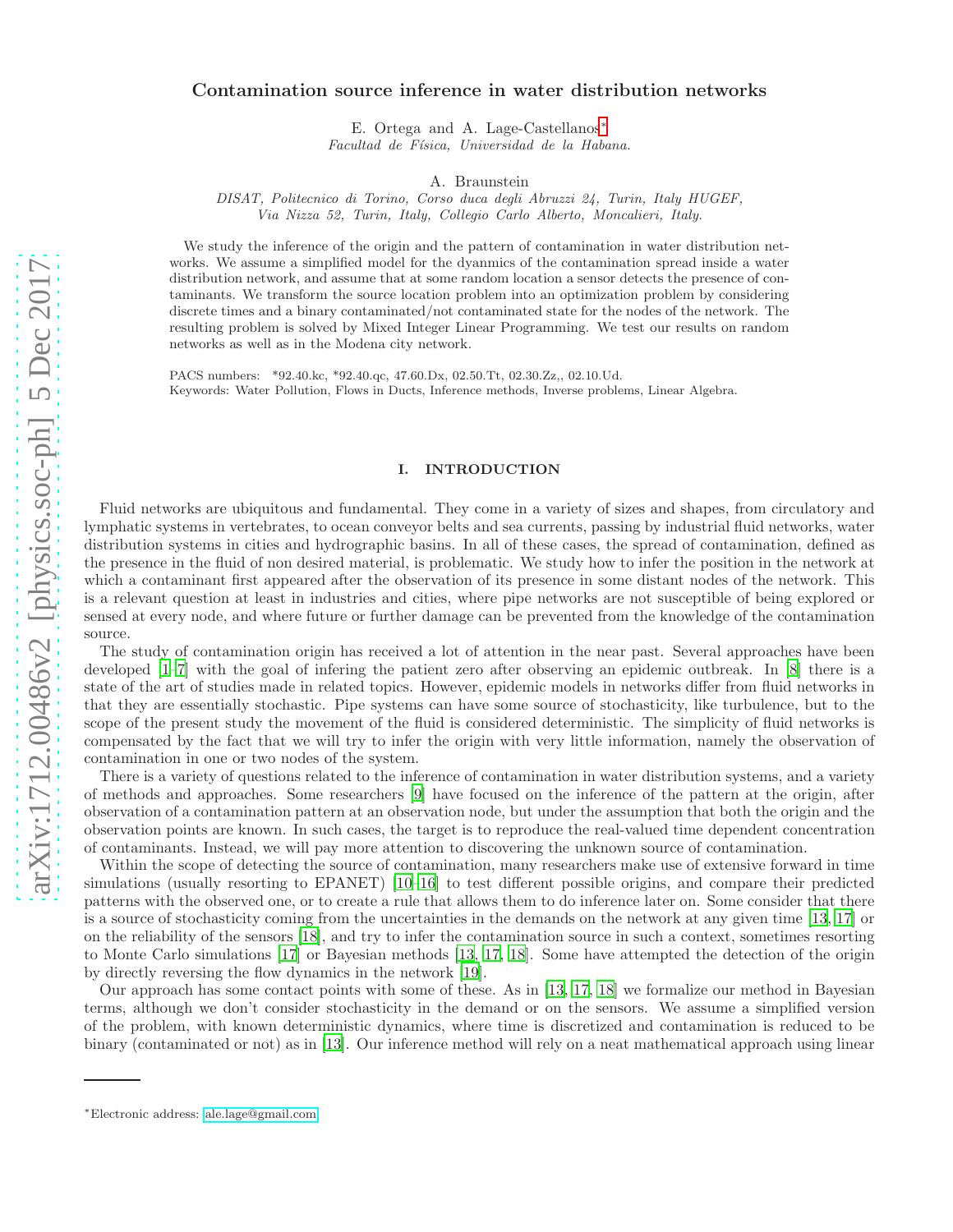

<span id="page-1-1"></span>FIG. 1: Schematic representation of an abstract water distribution network. Numbers inside nodes are labels. Numbers besides edges are time delays  $\Delta_{ij}$ .

programming to find the most effective explanation for a contamination event. The linear programming optimization will arise from an Occam's Razor-like argument by the assumption that contamination is a rare event.

Section [1II](#page-1-0) establishes the simplifications assumed throughout this work in the modeling of the water distribution networks, and the treatment of their dynamics. A precise statement of our mathematical problem appears in section [2III,](#page-2-0) where it is also transformed into an optimization problem. The results obtained in random models of cities appear in section [3V,](#page-6-0) and everything is summarized at the end.

# <span id="page-1-0"></span>II. 1. ASSUMPTIONS AND SIMPLIFICATIONS

Fluid networks can be grouped in two big classes, non-cyclic and cyclic regarding on whether any piece of fluid is allowed to pass by a given position in the network more than once. Circulatory systems and the ocean conveyor belt are examples of cyclic networks. On the other hand, many industrial and city networks are non-cyclic. The procedure presented by us will focus on non-cyclic networks. Extensions to cyclic networks might be simple, but have not been explored so far.

Furthermore, we will focus on water distribution networks (WDN), this is, the system of pipes, pumps, elevated tanks, junctures and consuming points that characterize a standard city clean water network. The behavior of such networks are described by the Todini-Pilati equations [\[20](#page-10-10)], in which two fundamental constraints, the conservation of mass and the conservation of energy, are grouped in matricial form in the following way

$$
\begin{bmatrix}\nA_{pp} & A_{pn} \\
A_{np} & 0\n\end{bmatrix}\n\begin{bmatrix}\nQ \\
H\n\end{bmatrix} =\n\begin{bmatrix}\n-A_{p0}H_0 \\
q\n\end{bmatrix}.
$$
\n(1)

On right-hand side, the flow of demand q at the consumption nodes is given, as well as the head pressure  $H_0$  at the pumps and elevated tanks of the city. On the left-hand side, the flow in each pipe Q and the pressure in internal junctures H are to be found in order to satisfy the energy and continuity equations. Detailed explanations of each term and a discussion on the meaning and solution of the equations can be found in [\[21](#page-10-11)]. Despite their apparent simplicity, these equations are non-linear, since the elements of the matrix  $A_{pp}(i,i) = R_i |Q_i|^{n-1}$  depend on the flows Q we are looking for.

Inside the matrices  $A_{pp}$ ,  $A_{pp}$ ,  $A_{np}$  and  $A_{p0}$  resides the information about the topology of the network, the radii of the pipes as well as the drag coefficients inside the pipes. In principle, all these parameters are known (at least approximately) and the flows  $Q$  and the fluid velocities  $v$  inside the pipes, can be found using free and public modeling software like EPANET [\[22](#page-10-12)]. This software allows also the study of the diffusion of contaminants in the network.

However, we will concentrate our effort on studying the direct (forward in time) problem and inverse (inference) problem in a simplified version of the water dynamics. In order to do this we will assume the following simplifications:

- discrete time: once the fluid velocities v are known, we obtain the pipe time  $\Delta = \text{Round}(\frac{L}{v})$  from the pipe lengths L. We will consider this time  $\Delta$  an integer, using a suitable discretization. This discretization is used for describing the states  $s_i^t$  of each site i, at time t, in the network.
- binary contamination: at each time the state of node i can be either clean,  $s_i^t = 0$ , or contaminated,  $s_i^t = 1$ . We shall make the distinction between the state  $s_i^t \in \{0,1\}$  of a node, and the variable  $v_i^t \in \{0,1\}$  signaling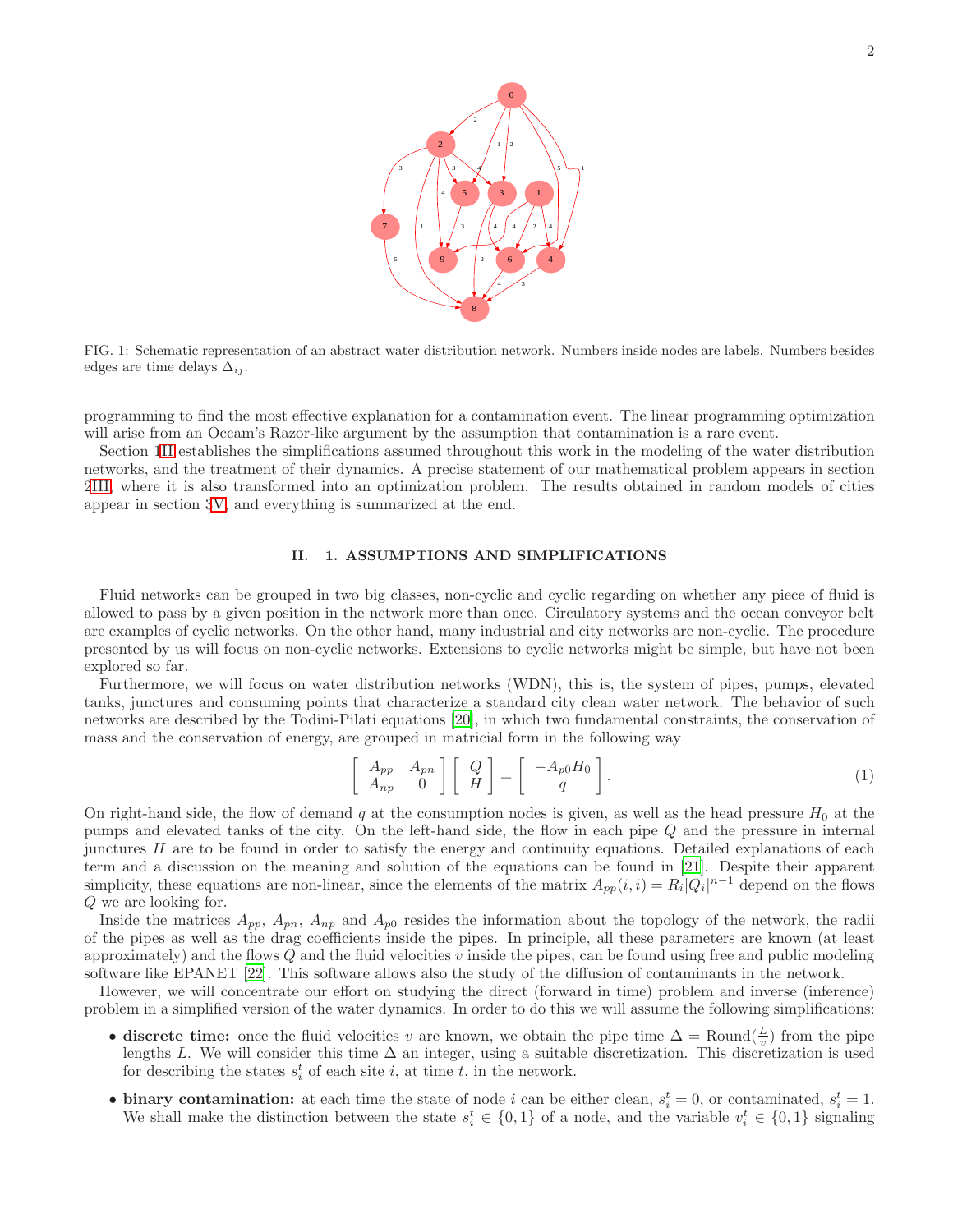whether node  $n_i$  is being actively contaminated by an external source in time t. In other words  $v_i^t = 1$  marks node  $n_i$  at time t as origin of the contamination.

- deterministic: we will suppose all real parameters of the system (head pressures, drag coefficients, pipe lengths, demand flow, etc.) as known in detail and fixed in time, such that the system operates in a stationary regime. Stationarity was assumed for simplicity, but is not essential to our method, and can be readily lifted.
- WDN is a graph: any water distribution network is representable as a directed, non-cyclic graph with timed edges  $G(V, E, \Delta)$ :
	- $-V = \{n_i | i \in [0, 1, \dots N]\}$  is the set of all nodes (vertexes) in the graph,
	- $-E = \{(n_i, n_j)\}\$ is the set of directed  $n_i \to n_j$  edges with time delay  $\Delta_{ij}$
	- $-\Delta_{ij}$  is the time delay of each pipe. When  $(n_i, n_j) \in E$ ,  $\Delta_{ij} > 0$  and  $\Delta_{ji} = -\Delta_{ij}$ . If  $(n_j, n_i) \notin E$  then  $\Delta_{ij} = \infty$ .

In practice the graph  $G(V, E, \Delta)$  is constructed using the topological network data (which nodes are joined by pipes). But this is not enough. We also need the stationary solutions of the Todini-Pilati equations, since we need the time  $\Delta_{ij}$  the fluid takes to travel through pipe  $(n_i, n_j)$  that depends on the velocities of the fluid. In this sense,  $G(V, E, \Delta_{ij})$  summarizes topological as well as dynamical information of our system.

### A. Simplified dynamics for direct problem

The forward in time evolution of contaminants in the network is ruled by the following consistency equation between the state of node  $n_i$  and the sates of it's predecessors  $\partial^+ j = \{n_j | (n_j, n_i) \in E\}$ :

<span id="page-2-1"></span>
$$
s_i^t = m(s_{\partial^{+i}}^{t-\Delta}, v_i^t) \equiv v_i^t \bigvee_{j \in \partial^{+i}} s_j^{t-\Delta_{ji}} \tag{2}
$$

The meaning of this equation is quite obvious. The node  $n_i$  at time t can be contaminated  $(s_i^t = 1)$  if either it is the origin of the contamination  $(v_i^t = 1)$  or it is receiving contaminants from nodes connected to it  $\exists_{j \in \partial^+ i} s_j^{t-\Delta_{ji}} = 1$ .

#### B. Graph-time expansion

Equation [\(2\)](#page-2-1) suggests that the dynamics of contamination can be described in a time-extended graph. In it nodes  $s_i^t$  are not only defined by their spatial location i in the WDN but also by a (discrete) time index t. We define directed i edges to be existent between nodes  $(s_j^{t-\Delta_{ji}} \to s_i^t)$  if a pipe connects node j with node i with a time delay of  $\Delta_{ji}$ . In figure [2](#page-3-0) we show the first three time slices of the network of figure [1.](#page-1-1) To avoid overloading the figure, we only represented three edges, two of them connecting physical node 0 to physical node 5, in a  $\Delta = 1$  time delay, and one connecting node 0 to node 2 in  $\Delta = 2$  time steps.

The time-extended graph will be the starting point of our construction, allowing us to simulate simplified dynamics through eq. [\(2\)](#page-2-1). To test our inference procedure, we generate random graphs with the desired properties (directed, non-cyclic and timed edges) pick up a random source node and a random pattern  $v_i^t = (0, 0, 0, 1, 1, 0, 1, 1, 0, 0, \ldots),$ and use equation [\(2\)](#page-2-1) to track the evolution throughout the network. We will also pick, among the contaminated nodes, one or two that will be used as sensor, and whose evolution in time  $s_o^t = (0, 0, 0, 0, 0, 0, 1, 1, 0, 1, 1, ...)$  will be accessible to the inference procedure that we explain next.

## <span id="page-2-0"></span>III. 2. INFERENCE AS OPTIMIZATION PROBLEM

The inverse problem we want to solve can be stated as follows. Given a water distribution network, characterized by a graph  $G(V, E, \Delta)$ , and a set  $O = \{o_1, o_2, \ldots\}$  of observed nodes with their patterns  $s_{o_i}^t = (0, 0, 0, 1, 1, \ldots)$ , find the most probable set  $P = \{p_1, p_2, ...\}$  of nodes and their patterns  $v_p^t = (0, 0, 1, 1, ...)$  for the origin of the contaminants in the network. When convenient we will denote both the observed nodes and the contamination patterns by  $O$  and P in each case.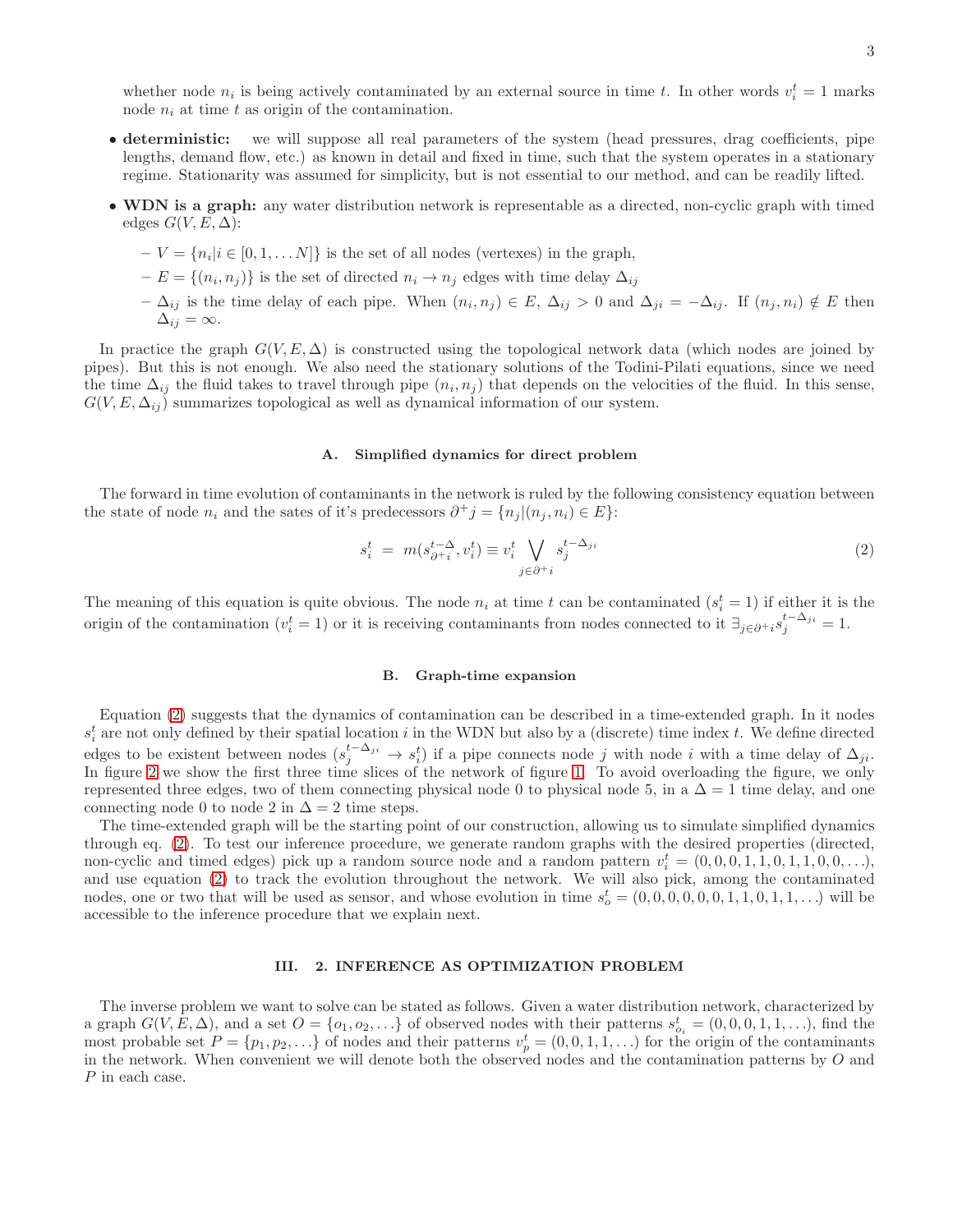

<span id="page-3-0"></span>FIG. 2: Representation of the time-extended graph derived from the graph in figure [1.](#page-1-1)

In the estimation theory language, and using the Bayes formula, we want to maximize, over the set of origins P, the probability

$$
Prob(P|O) = \frac{Prob(O|P)Prob(P)}{Prob(O)}.
$$

To the scope of maximization, the denominator  $P(O)$  is unknown but irrelevant. On the other hand, the probability of observing contamination  $O$  given a set of sources  $P$ 

$$
Prob(O|P) = \sum_{s_i^t \notin O} \prod_i \prod_t \delta_{s_i^t, m(s_{\partial^{+i}}^{t-\Delta}, v_i^t)}
$$

is either one or zero, depending on whether or not the deterministic evolution of contamination in time following equation [\(2\)](#page-2-1) reproduces the observed pattern. This is a consequence of the deterministic assumption made for the dynamics of the network.

Therefore, the maximum of  $Prob(P|O) \propto Prob(O|P) Prob(P)$  is found among the origins that are consistent with the observation, that we will symbolize as  $P \to O$ . In other words, we will estimate the origin of the contamination as the set of nodes and patterns satisfying

$$
\hat{P} = \underset{P: P \to O}{\text{argmax}} \; Prob(P).
$$

Now we need to fix a prior for the patterns. Assuming that the contamination is a rare event, will be considered as most probable the explanations requiring the smallest amount of nodes and time laps involved in the original contamination, therefore, the smallest set P.

Using equation [\(2\)](#page-2-1) recursively, we can write the consistency equations between the observation at any node, and the original contamination variables  $v_i^t$  at nodes above it in the graph,

<span id="page-3-1"></span>
$$
s_i^t = M(v_{\partial^{++}i}^{t-\Delta_c}, v_i^t) \equiv v_i^t \bigvee_{j \in \partial^{++}i} \bigvee_{c \in C_{ij}} v_j^{t-\Delta_c^+}.
$$
\n(3)

The reason why this recursive substitution of eq. [\(2\)](#page-2-1) in itself has an end point is that we are considering non-cyclic networks, so the observation at node  $s_o^t$  can only come from a finite number of nodes and times in the graph. In expression [\(3\)](#page-3-1),  $\Delta_c^+$  stands for the time delay of path c from node  $n_j$  to node  $n_i$ , while  $\partial^{++}i$  stands for all nodes  $n_j$ that can access node  $n_i$  by some path c in graph  $G(V, E, \Delta)$ . The expression  $v_{\partial^{++}i}^{t-\Delta_c}$  inside the definition of function  $M(\cdot, \cdot)$  represents all element  $v_j^{t-\Delta_c^+}$  on the right-hand side of the equation.

The condition  $P \to O$ , read as "*origins*  $P = \{p_1, p_2, \ldots\}$  causes observation O" is equivalent to the condition

$$
\forall_{o\in O}\ \forall_t\ s_o^t=M(v_{\partial^{++}o}^{t-\Delta_c},v_o^t).
$$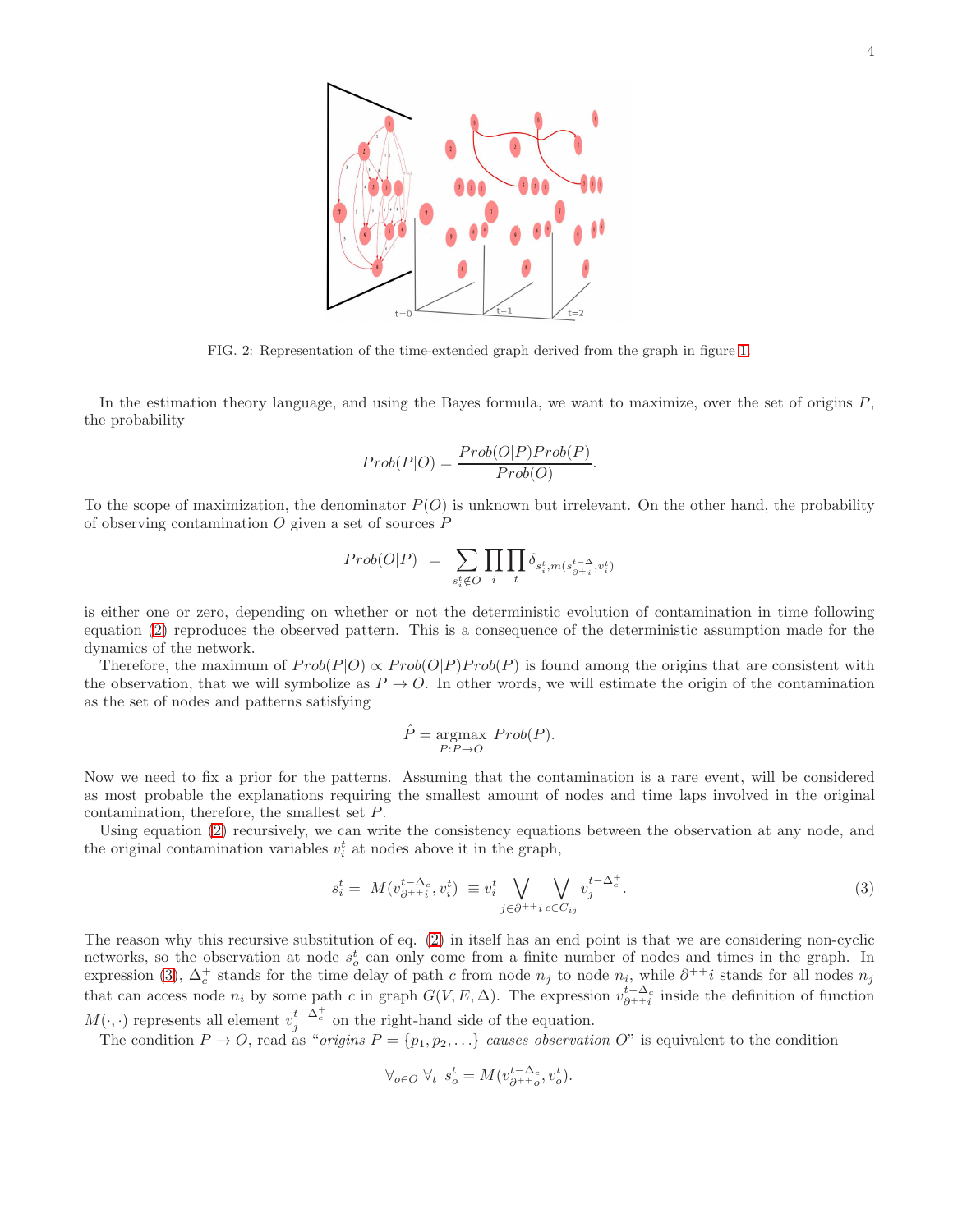

<span id="page-4-0"></span>FIG. 3: Each node is labeled by two numbers, the upper one is the original node number in the graph (figure [1\)](#page-1-1) while the lower one stands for the time bin of the variable  $v_i^t$  it represents. Square nodes correspond to observed state variables  $v_o^t$ , while circular nodes correspond to the remaining variables (see text).

#### A. Graph reduction

As we want the smallest set  $P$ , any node that is not present on the right-hand side of this equation, will be assumed not to be an origin  $v_i^t = 0$ , since it is irrelevant to explain the observation. Furthermore, the nodes that do appear on the right-hand side of one of these equations, but whose left-hand side is a clean observation  $s_o^t = 0$ , are forced by this equation to also be clean,  $v_j^{t-\Delta_c^+} = 0$ . Therefore, in order to explain the observation we remain with the observed nodes variables  $v_o^t$  that are seen as contaminated  $s_o^t = 1$  and those  $v_j^{t-\Delta_c^+}$  connected to them by equation [\(3\)](#page-3-1) that are not connected to non contaminated observations. All this reduction of the valid nodes is equivalent to what is done in the contamination source pruning of [\[18](#page-10-8)].

We can represent the relation between the remaining variables as a graph, in which each contaminated observed node variable  $v_o^t$  is connected to the non-observed nodes that remain as possible explanations of the observed state, as in figure [3.](#page-4-0) Furthermore, re-labeling the variables in this representation as  $y_k$  for the observed (square) nodes  $v_o^t$ and  $x_i$  for the non-observed (circular) nodes  $v_j^{t-\Delta_c^+}$ , the constraints imposed by eq. [\(3\)](#page-3-1) can be stated as

<span id="page-4-1"></span>
$$
\forall_{y_i \in Y} \quad y_i + \sum_{x_k \in \partial y_i} x_k \ge 1 \tag{4}
$$

forcing each observed node itself, or one of its neighbors to be the origin of the contamination. The condition  $\hat{P} = \arg\max \, Prob(P)$  now can be rewritten as  $P \colon P \to O$ 

<span id="page-4-2"></span>
$$
(\hat{x}, \hat{y}) = \underset{x, y}{\text{argmin}} \left( \sum_{i} x_i + \sum_{j} y_j \right) \tag{5}
$$

under the constraints given by eq. [\(4\)](#page-4-1).

Both the objective function and the constraints are linear, and therefore susceptible of being solved by integer/linear programming methods(LP). Since coefficients are integers, more than one optimal solution might exist. The set of all solutions can be found by recursively slightly altering the coefficients of the variables in the objective function (see [\[23\]](#page-10-13)). Once a solution is known, we get a set of variables y and x with value 1, while the rest is zero. Mapping back  $y_k$  and  $x_i$  to the original variables  $v_o^t$  and  $v_i^t$ , we claim the solution to be the most likely pattern of contamination.

At this point it is important to clarify that the optimization made by LP is only in time, meaning that any two solution with the same number of active times for the contamination are equivalent. In other words, the optimization does not distinguish whether the source nodes of the time-extended graph correspond to the same node in the water network, or to different nodes. This is relevant, since the basic assumption made, namely that contamination is a rare event, would also imply that solutions with one real node of the water network might be preferable to those involving more nodes, even in the cases where the latter involves less time-expanded nodes. The current procedure can not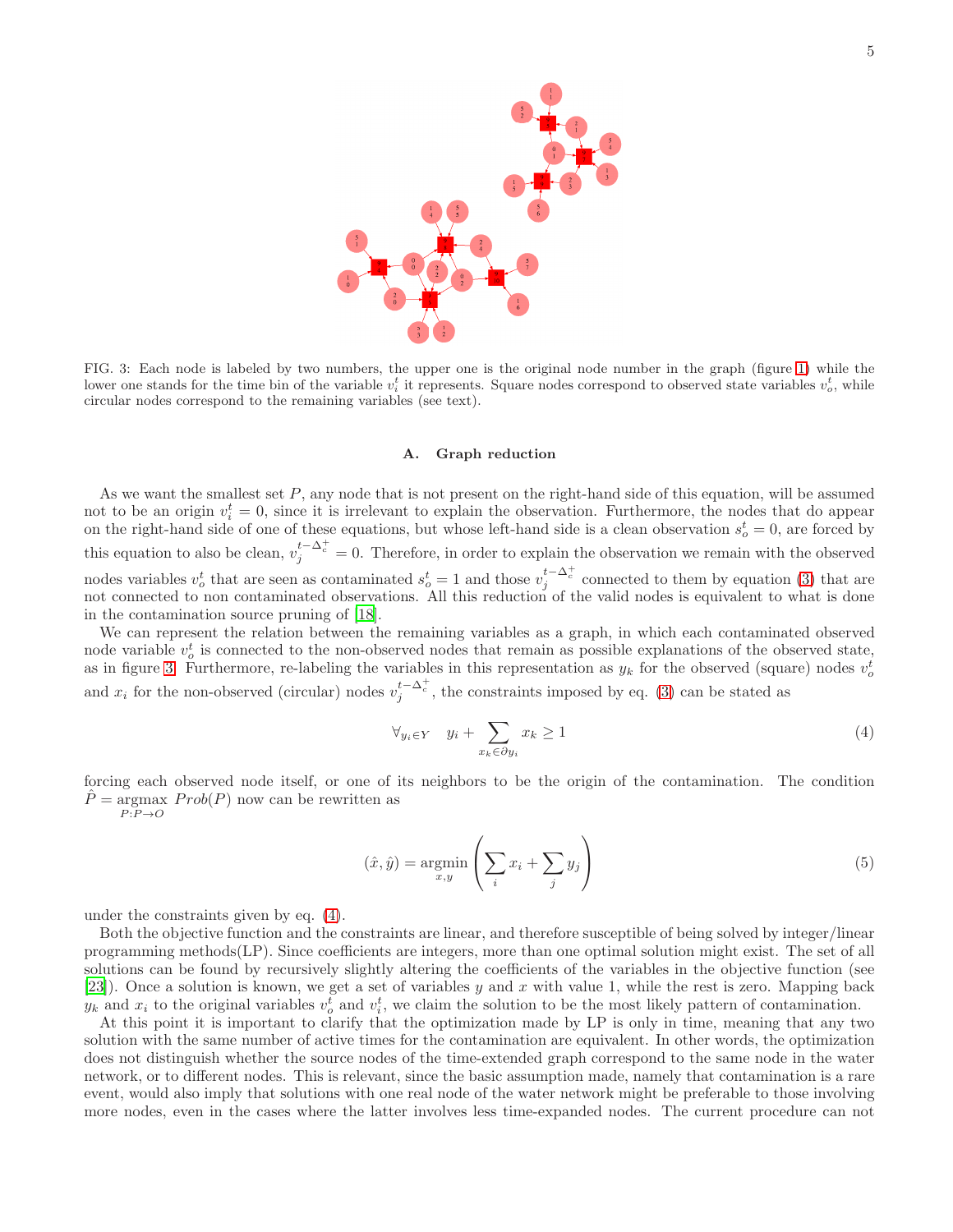solve this issue neatly. We partially circumvent it by choosing among the solutions those involving less real nodes of the water distribution network.

We have shown how to transform the inference of contamination into a treatable optimization problem. Let us outline the whole procedure here:

- 1. Input: Start from the given WDN and the set of pipe times obtained from the solution of the Todini-Pilati equations for your system, and some observed contamination pattern. (For this step one probably will use EPANET or other similar software, as we did for the network of Modena city. In the case of random networks, this step was not required, since the time intervals were directly generated from a probability distributions.)
- 2. Graph-time expansion: Using the speeds along the pipes, and the distances of the pipes, compute the time delays  $\Delta_{ii}$ . Use a suitable discretization of the times to create a time-extended graph as explained in the previous section. (We programmed this step in python.)
- 3. Graph reduction: Starting from the time-extended graph, create a new graph by connecting every node  $s_i^t$ to all other nodes  $s_k^{t_k}$  such that a path

$$
(s_k^{t_k} \to s_{k1}^{t_{k1}}), (s_{k1}^{t_{k1}} \to s_{k2}^{t_{k2}}), \dots, (s_{kn}^{t_{kn}} \to s_i^t)
$$

exists. Reduce this graph (as in figure [3\)](#page-4-0) by retaining only the observed contaminated nodes and those connected to them that could possibly explain the contamination. (We programmed this step in python.)

4. Optimization: Use linear programming to find the most efficient explanation for the contamination observed. (We used lpsolve solver in linux.)

Next we discuss two typical situations where our method fails and succeeds. In the section after, we test the efficiency in three different situations: many unrealistic random topologies water distribution networks, a real city (Modena in Italy) and finally many realistic random cities statistically similar to Modena.

## IV. SIMPLE SMALL EXAMPLES

Let us consider two separate examples, using the toy network of figure [1.](#page-1-1) The first example is the observation of a contamination at sensed node 7 (bottom left, painted in blue color), with pattern  $s_7 = (0,0,0,0,0,1,0,0,1,0,0)$ . Given that there is only one path in the network arriving at node 7, it is obvious that contamination should have happened along that path, this is, either at 7 itself, at node 2, at node 0, or at a combination of them. Our algorithm (and logic) will produce the following solutions (only representing the non-zero modes):

$$
S = \{ (v_7^5, v_7^8), (v_2^2, v_2^5), (v_0^0, v_0^3) (v_7^5, v_2^5), (v_7^5, v_1^3) (v_2^2, v_7^8), (v_2^2, v_1^3) (v_1^0, v_2^5), (v_1^0, v_7^8) \}
$$

While all those solutions involve two nodes of the time-extended graph and are equivalent to our optimization code, only the first three involve one real node of the WDN. We call this solutions 1-node-solutions. Assuming that contamination is a rare event, we will select the subset of 1-node-solutions, whenever it is not empty, as the most probable contamination source. In this case, however, neither the algorithm nor logic can reduce our uncertainty among which of the three nodes  $(7, 2, 0)$  was the most probable origin. This is a difficulty that arise also in many other contamination inference algorithms [\[10,](#page-10-4) [13,](#page-10-6) [16,](#page-10-5) [19\]](#page-10-9).

The second example is the observation of a contamination at sensed node 3 (bottom right, painted in green color), with pattern  $s_3 = (0, 0, 0, 0, 0, 1, 0, 0, 0, 1, 0)$ . Now there are two paths in the network arriving at node 3. As before, we can explain the contamination with single node solutions as

$$
S = \{ (v_0^3), (v_2^1, v_2^5), (v_3^5, v_3^9) \}
$$

The outcome of our algorithm, however, will be only  $(v_0^3)$ , since it minimizes the number of nodes in the time extended graph required to explain the contamination effect. This illustrates both, the power and the risk of our algorithm. We expect our optimization procedure to return non-trivial inference whenever there is more than one path connecting the real contamination source with the observation nodes. At the same time, complex in time patterns (with contamination lasting for more than one time interval) are susceptible of being over-simplified. That would be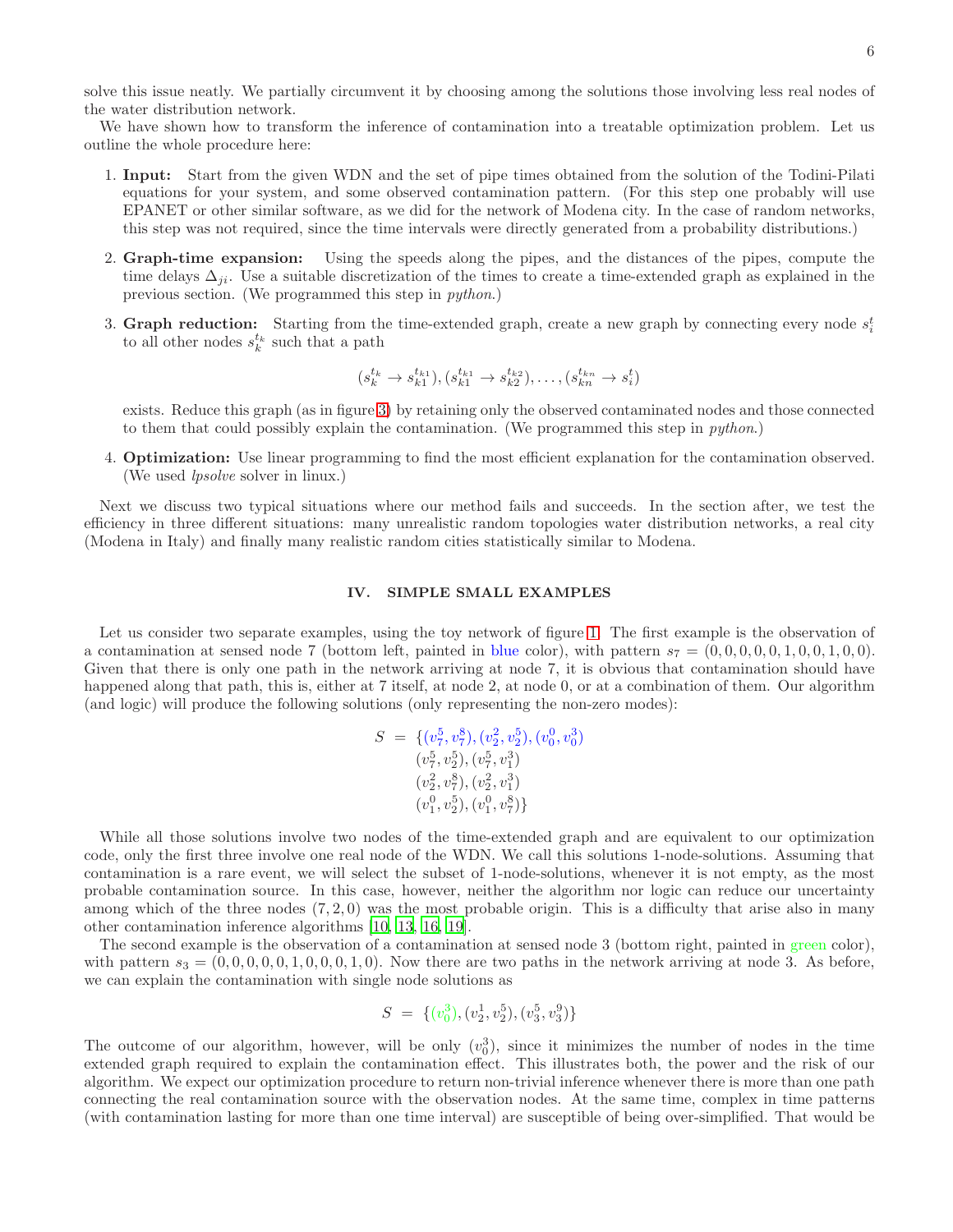

FIG. 4: Part of the Graph from figure [1.](#page-1-1) Blue (node 7, bottom left) and green (node 3, bottom right) nodes are nodes where two different contamination events are sensed.

the case of the previous example, if the real contamination origin had been node 2, a situation that our algorithm would disregard as sub-optimal.

We could study mathematically the probability of such situations appearing in water distribution networks, but we leave this for a future study on the optimal sensor distribution. For the optimality of sensor placement, exploiting multi-path will be crucial. We next characterize "experimentally" our method by trying it on many artificial networks.

## <span id="page-6-0"></span>V. 3. RANDOM DISTRIBUTION NETWORKS

In the following we will treat only contaminations events that take place in a single node of the network. Therefore if the true contamination pattern is a solution to of our optimization problem, then it is in the 1-node-solutions. Despite already being a reduction, the 1-node-solutions can contain many different explanations for the contamination. For instance if we have a WDN that is simply a single chain of nodes with water moving along, and a sensor at the end of it, the method will find all nodes in this line are equally good 1-node explanations of the observed pattern.

We define the efficiency of our method in two different ways. First, by the probability of finding the real contamination pattern in the 1-node-solutions. Second, by the probability that the real contamination pattern is one randomly selected 1-node solution. This second measure is more demanding, since in order to be efficient, the method should find few optimal solutions, while the first measure is insensitive to the multiplicity of solutions.

To explore the efficiency of the method we first test it on random graphs with WDN characteristics. These random graphs (as the one in figure [1\)](#page-1-1) are Erdos-Renyi graphs [\[24\]](#page-10-14) in which a directionality and a time delay are enforced in each pipe. Figure [5](#page-7-0) shows the efficiency of the method versus the number of nodes in the system. The origin of the contamination is taken to be a single randomly selected node  $i$ , and we spread from it a compact contamination pattern (contamination in consecutive times steps, lasting a randomly selected time between 2 and 10) at  $t = 0$  $v_i = (1, 1, 1, 0, \ldots)$ . The selection of sensors is made in the following way: the sensed node is picked randomly from the set of nodes touched by the contamination but guaranteeing that it is not connected with previously chosen sensors (because in this case the contamination in one of them can explain the contamination in the other). If this condition can not be satisfied, then the second sensor is picked randomly from the nodes through which contamination does not passes (the information of a node not being contaminated is also informative, since it allows for the removal of all its neighbors from the set of possible explanations).

We could have done simulations for bigger graphs, but the trend seems already to be stable in the range  $20 - 200$ . Let us underline that 200 nodes is already a size comparable to that of small cities, or at least of some industries. However, we didn't push forward in this direction, since an Erdos-Renyi random graph is hardly a credible topology for real water distribution networks (see Modena and Modena-like random cities in the next sections).

The efficiency practically remains constant for 50 or more nodes. With two sensors in the system the method is nearly perfect since practically in every case of study the real contamination pattern was obtained among the optimal solutions found. However, in both cases, the inference method finds many 1-node solutions for the optimization problem, reducing the second efficiency measure.

In any case the number of solutions found by the method is also a relevant parameter to characterize its efficiency. As we mentioned at the end of section [2III](#page-2-0) the method can not determine the solutions which involve less number of nodes the real water distribution network (graph  $G$ ) directly from optimization [\(5\)](#page-4-2), but rather those involving less nodes of the time-extended graph. Given a set of optimal solutions we can further reduce this set by selecting among them those involving fewer real nodes in the network. In figure [6](#page-7-1) we show the number of optimal solutions which involve only one real node of graph G.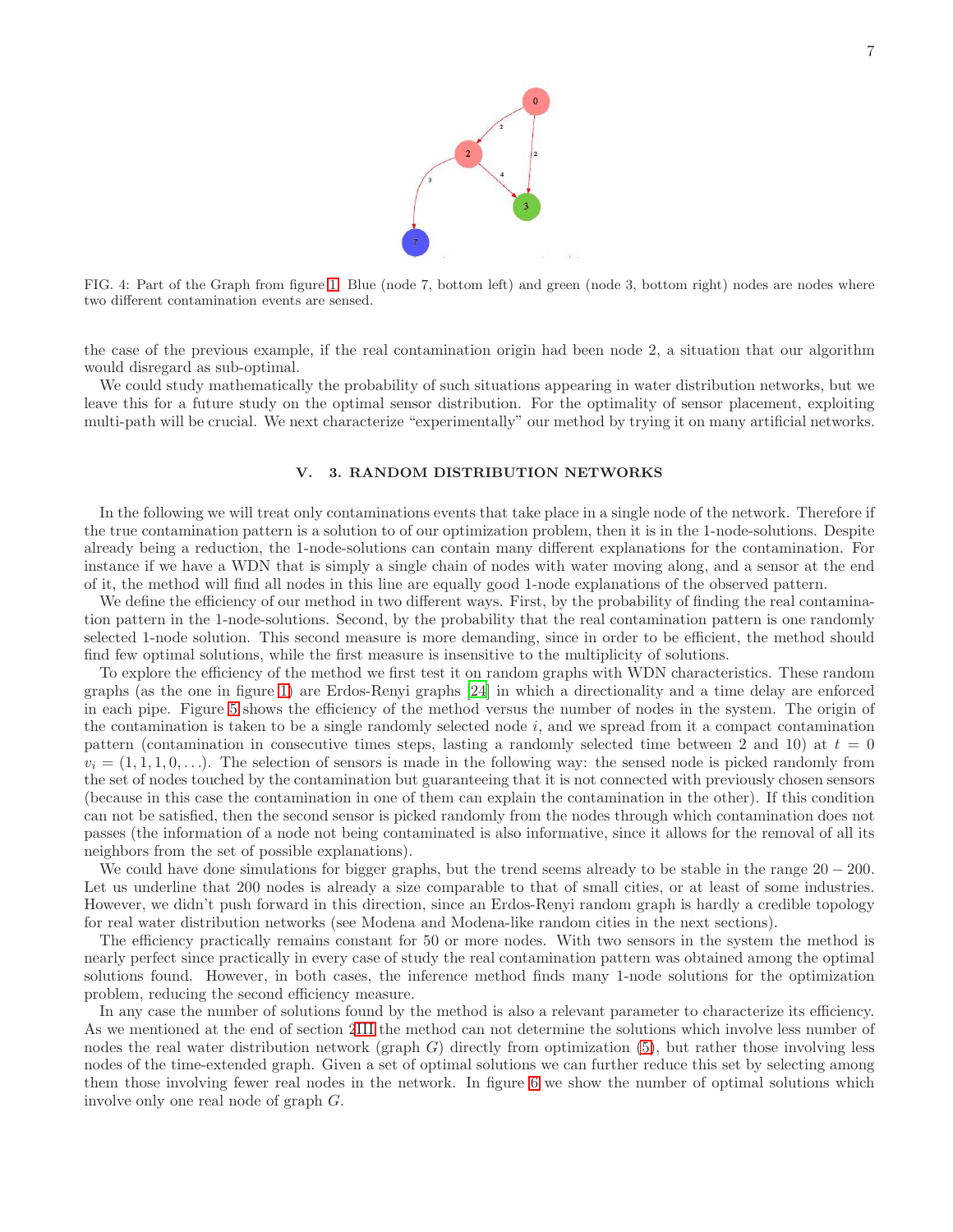

<span id="page-7-0"></span>FIG. 5: Efficiency of the inference method with one and two sensors in a system with a compact contamination pattern. Squares correspond to one sensor cases, while circles correspond to two sensors. Open points correspond to the first efficiency measure, while the full points correspond to the second (see first paragraph in this section). Each data point is an average of 1000 different contamination events in different systems.



<span id="page-7-1"></span>FIG. 6: Comparison between the number of solutions which involve only one node of the graph G with one or two sensors in the system. Each data point is an average of 1000 different contamination events on different systems.

Observe that the number of 1-node-solutions is never higher than ten, this means that with one sensor in a network of 200 nodes the number of nodes which are possible source of the contamination are around 10, which is significantly smaller than the network size, but still not a reliable estimation method. However, with two sensors the average number of optimal solutions is between 1 and 2, which is quite a reduction of the uncertainty.

## VI. MODENA CITY

To get more realistic, we studied a real city network: the one of Modena, Italy. As can be seen in the top-left panel of figure [8,](#page-8-0) real cities are far from being random Erdos-R´enyi graphs, since they are mostly planar graphs. We took Modena topology as well as pressure and demand data from the Internet [\[25](#page-10-15)], and used EPANET to solve the stationary state of the network. With the resulting fluid velocities in pipes, we computed the delay times in each network pipe using a discretization of 30 seconds, which is smaller than the fastest pipe (41 seconds), and much smaller than the average pipe delay ( $\sim 1100$  seconds, more than 30 times the discretization). Then we constructed our abstract graph representing the city and studied many contamination events on random locations.

We cannot make an efficiency vs size study, since the size of the network is fixed to 268 nodes, but we can study the efficiency with respect to the duration of the source contamination. Notice in figure [7](#page-8-1) that for the range from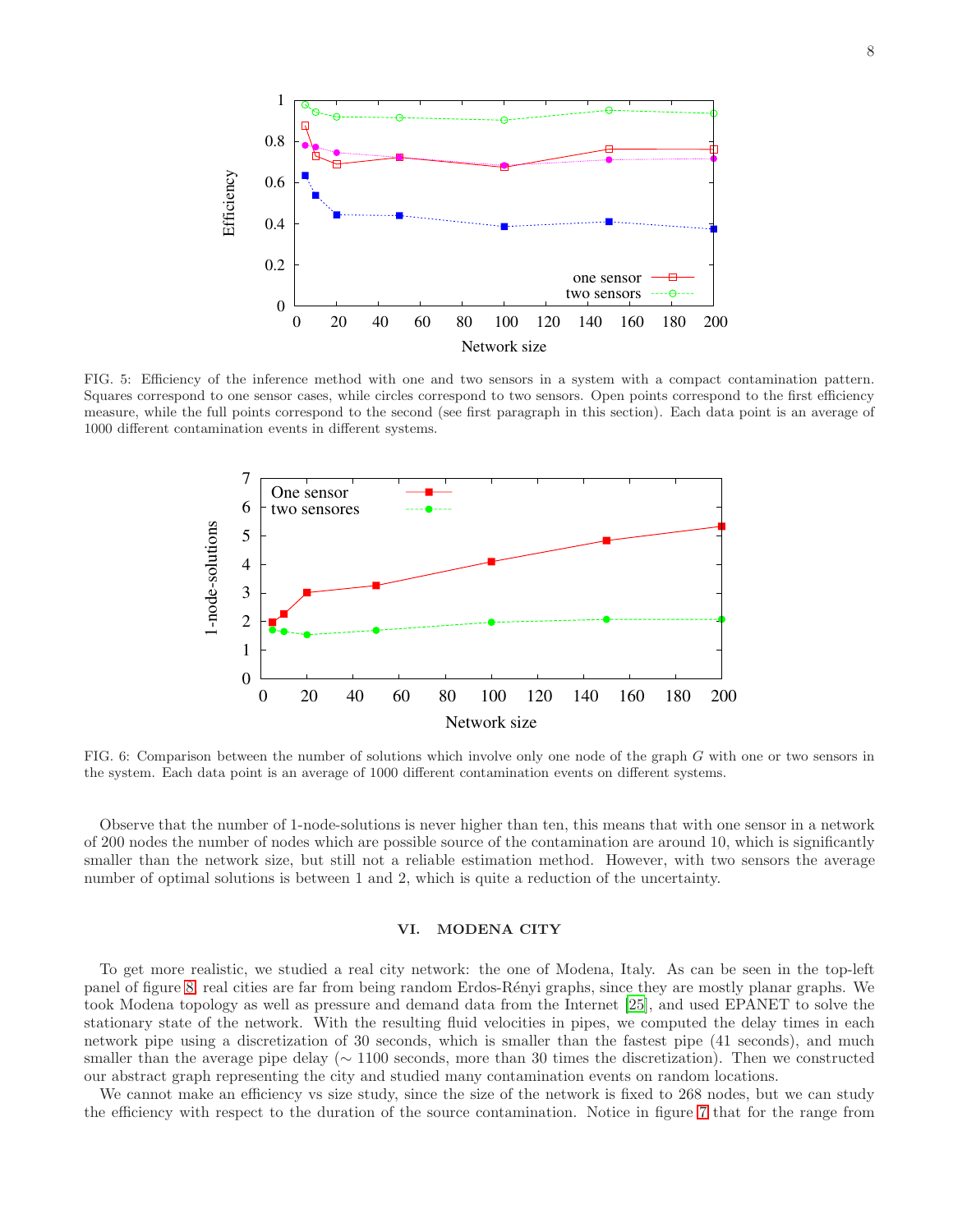

FIG. 7: Efficiency of the method as a function of the duration of the contamination event. The time unit is 30 sec, so the largest spill time considered is 37.5 minutes.

<span id="page-8-1"></span>

<span id="page-8-0"></span>FIG. 8: Modena and Modena-Like graphs in different views. 1. Graph of Modena city created with EPANET. 2. Graph of Modena city in a different view. 3,4 Graphs of Modena-Like cities.

1 to 75 discrete time intervals, the efficiency remains above 75% . It seems to be a decreasing function of the contamination time. This is consistent with the fact that the proposed optimization method relies on the assumption that contamination is a rare event. This also suggests that a rule of thumb for assuming a good discretization of time is one that is smaller, but not many times smaller than the typical duration of a contamination event. Of course, the meaning of "typical" here will be case specific.

## VII. RANDOM MODENA-LIKE CITIES

We would also like to have statistic results over many different city networks. However, information about the water distribution network of real cities is normally restricted for security reasons. Specially since September 11th terrorists attacks, there has been a growing concern on concealing information that could be used to plan terrorist acts with the highest impact. Unfortunately, such comprehensible precaution affects the testability of studies like this, intended to protect citizens from intentional and non-intentional contamination diffusion.

To tackle this we devised a plausible algorithm to create random planar graphs similar to Modena. We start by a square 2D lattice graph of smaller size than Modena. Then we randomize the graph by the following two steps:

- 1. (add nodes) take randomly some edge  $(s_i, s_j)$  and replace it by a new node  $s_k$  and two new edges  $(s_i, s_k)$  and  $(s_k, s_j)$ . This is repeated until one ends up with a number of nodes similar to that in Modena.
- 2. (remove edges) take randomly some edges of the graph and remove them.

The process is fine-tuned to achieve a similar number of nodes as well as degree distribution as that observed in Modena. The fraction of new nodes introduced to achieve a degree distribution as in Modena is then kept fixed when producing bigger or smaller sizes of networks. Both steps proposed will preserve the planarity of the original 2D lattice. In figure [8](#page-8-0) you can see the similarity between Modena and our random versions of it. The top-left panel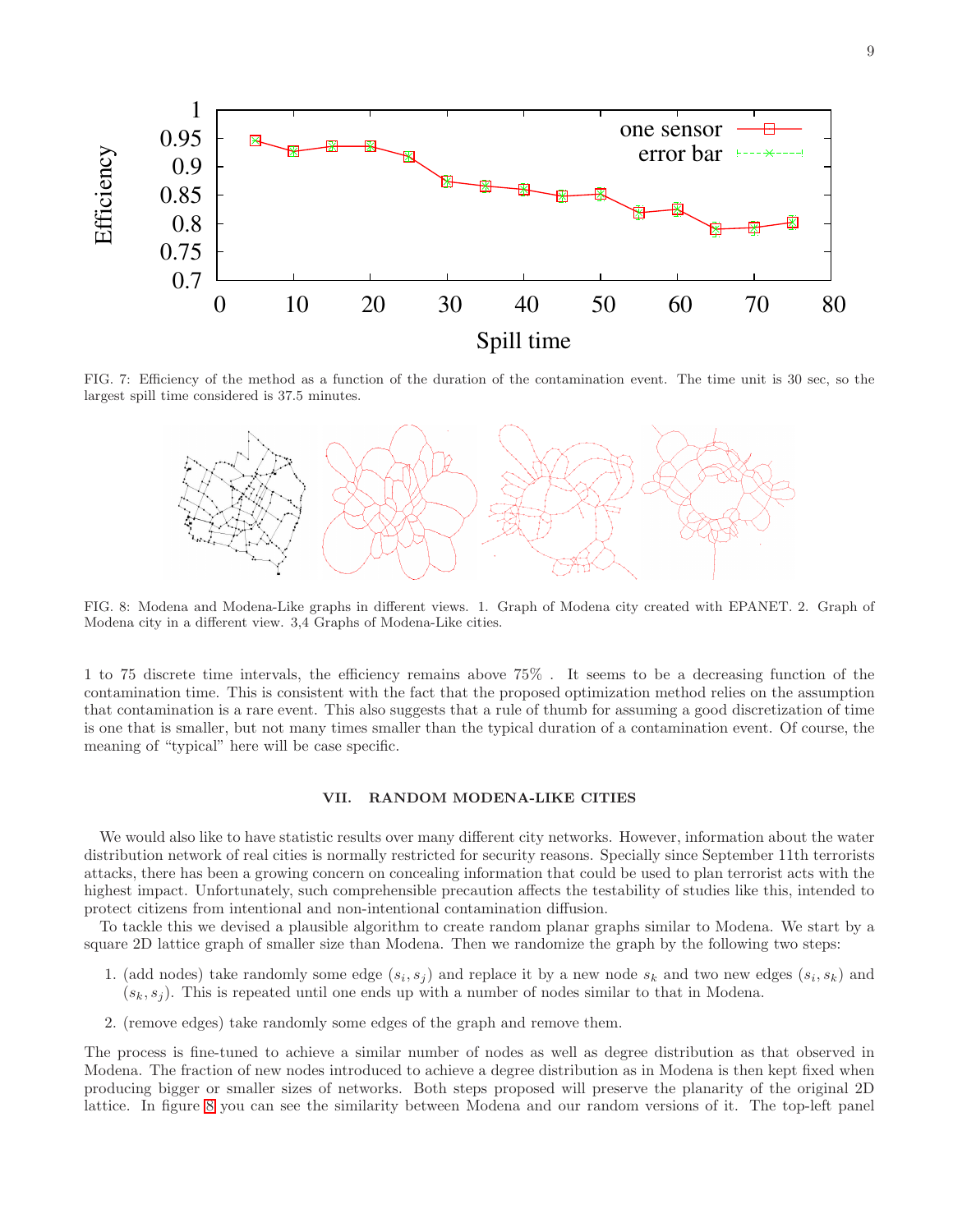

<span id="page-9-0"></span>FIG. 9: Number of solutions which involve only one node from graph G in Modena-like networks with 2 sensors. Each data point is an average of 1000 different contamination events in different systems.

represents the real topology of the Modena network, while the top-right one is also Modena, but plotted with a standard graph plotting software. The lower panels are random Modena-like cities produced as explained before.

After creating the artificial Modena-like topology, we randomly assign a rank of pressures to the nodes, and give orientation to the fluid in each pipe accordingly. In the resulting model, we apply a contamination of typical time duration 10 time units to a random node and evolve it forward in time. Then we try to infer its origin with our optimization method taking the observation at one other random point of the system among those that are touched by the contamination.

With only one sensor, in sizes from 50 to 500 nodes we found that the correct contamination origin was found among the optimal solutions nearly every time (99%). However, the true solution is not the only one given by the algorithm. In the case with one sensor due to the low connectivity of real networks, and specifically in Modena and Modena-like networks, our method finds many optimal solutions, since almost each time the source and the sensed node are connected by a single path.

With two sensors, again, the method finds the true contamination pattern almost every time. In figure [9](#page-9-0) we show the number of optimal 1-node solutions found, but "normalizing" it. As we mentioned, when we have a single line of nodes, the method can not distinguish which among them is the most probable source of contamination. For this reason, we decided to remove from the networks those nodes that have only two neighbors, and replace both pipes by an equivalent larger pipe. The number of 1-node solutions of this reduced version of the network are shown in figure [9.](#page-9-0)

From the analysis of Modena and Modena like cities, we should emphasize that the method is good at finding the true origin among the solutions, but bad at reducing the number of equivalently good solutions. The multiplicity of optimal solutions is inevitable when the sensor node and the true origin of the contamination are connected by a single path. Let us underline, however, that we are testing our method in random settings, while in real life we expect the positioning of the sensors to have been carefully optimized to reduce the chances of multiple solutions.

## VIII. CONCLUSIONS

In this paper we have presented a method to infer the contamination sources in fluid networks. The method relies on the plausible assumption that contamination events are rare. The inference was formulated in a Bayesian approach and it was transformed into a linear optimization problem with linear restrictions which can be solved using linear programming methods. We emphasize that the Bayesian step is used to formally derive an optimization problem, and not for the treatment of uncertainty in the network parameters (like flow, pipe diameters, etc.) as has been done before. Through the simulation of many random events of contamination in random cities, Modena city and Modena-like cities, it was possible to determine the efficiency of the method (above 70%), proving the method useful.

The method proposed could be readily extended to the case of non-stationary states in the network. If the velocities in the pipes are changing with the demand during the day, for instance, it is not a problem to apply the procedure described to this case. It suffices to create the extended graphs connecting time-space nodes according to the time of the day each node represents.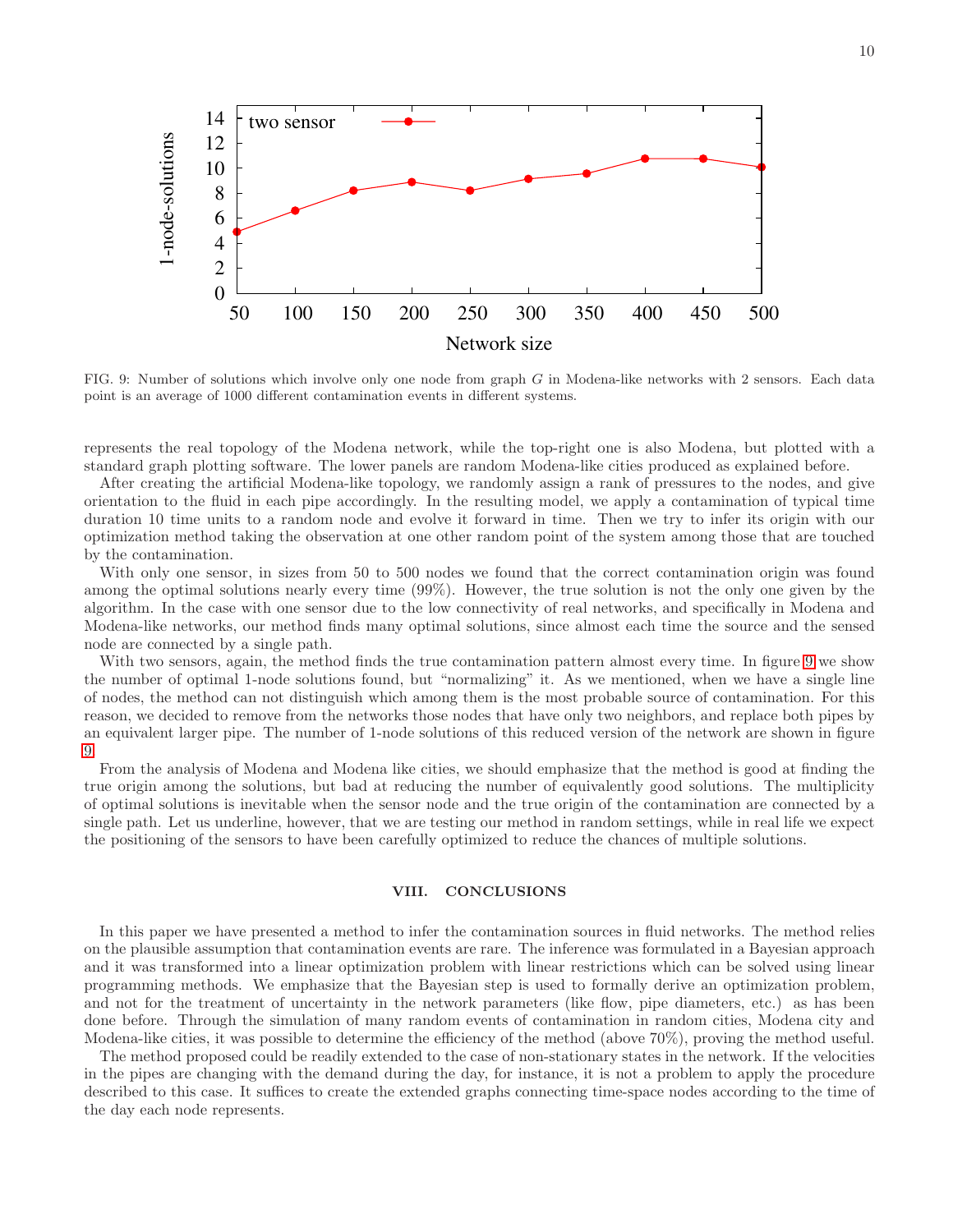However, the method is too simplistic in many aspects, some of which could be improved. Time discretization is one simplification, but is among those we would rather keep in future treatments. Binary contamination, however, seems a stronger simplification, since a lot of information could be present in the intensity pattern. To keep in the realm of discrete optimization problems, an improvement could be achieved by having more than two discrete contamination levels.

Furthermore, we consider that the main drawback of the method for its applicability, is its rigidity. Contamination could pass undetected by observation nodes, specially if highly diluted. In the current setting, any observed noncontaminated time-space node implies the definite elimination of all the upstream nodes as possible origins. We have seen that when using our method with EPANET realistic diffusion, this implies losing the real sources many times. We think that the best improvement over the current method will come from applying stochastic methods of inference, like Bayesian networks, to the problem. We are currently moving in this direction.

- <span id="page-10-0"></span>[1] L. Dall'Asta A. Lage-Castellanos F. Altarelli, A. Braunstein and R. Zecchina. Bayesian inference of epidemics on networks via belief propagation. *Phy.Rev.Lett.*, 112(11):118701, 2014.
- [2] W. P. Tay W. Luo and M. Leng. Identifying infection sources and regions in large networks. *IEEE Trans.Sign.Proc.*, 61(11):2850–2865, 2013.
- [3] Sh. Mannor Ch. Milling, C. Caramanis and S. Shakkottai. On identifying the causative network of an epidemic. In *Communication, Control, and Computing (Allerton), 2012 50th Annual Allerton Conference on*, pages 909–914. IEEE, 2012.
- [4] B. M. Spinelli. Source detection for large-scale epidemics. *LCA3, I&C, EPFL*, 2009.
- [5] K. Zhu and L. Ying. Information source detection in the sir model: A sample-path-based approach. *IEEE/ACM Trans.Net.*, 24(1):408–421, 2016.
- [6] W. P Tay W. Luo and M. Leng. How to identify an infection source with limited observations. *IEEE Jour.Sel.Top.Sign.Proc.*, 8(4):586–597, 2014.
- <span id="page-10-1"></span>[7] H. Ohta A. Y. Lokhov, M. Mézard and L. Zdeborová. Inferring the origin of an epidemic with a dynamic message-passing algorithm. *Phy.Rev.E*, 90(1):012801, 2014.
- <span id="page-10-2"></span>[8] Sh. Yu Y. Xiang J. Jiang, Sh. Wen and W. Zhou. Identifying propagation sources in networks: State-of-the-art and comparative studies. *IEEE Comm.Sur.& Tut.*, 19(1):465–481, 2017.
- <span id="page-10-3"></span>[9] R. Revelli I. Butera, F. Boano and L. Ridolfi. Recovering the release history of a pollutant intrusion into a water supply system through a geostatistical approach. *Jour.Wat.Res.Plan.Manag.*, 139(4):418–425, 2012.
- <span id="page-10-4"></span>[10] A. Preis and A. Ostfeld. Contamination source identification in water systems: A hybrid model trees–linear programming scheme. *Jour.Wat.Res.Plan.Manag.*, 132(4):263–273, 2006.
- [11] A. L. Perelman and Ostfeld. Bayesian networks for estimating contaminant source and propagation in a water distribution system using cluster structure. In *Water Distribution Systems Analysis 2010*, pages 426–435. 2010.
- [12] C. D. Cristo and A. Leopardi. Pollution source identification of accidental contamination in water distribution networks. *Jour.Wat.Res.Plan.Manag.*, 134(2):197–202, 2008.
- <span id="page-10-6"></span>[13] J. J. Huang and E. A. McBean. Data mining to identify contaminant event locations in water distribution systems. *Jour.Wat.Res.Plan.Manag.*, 135(6):466–474, 2009.
- [14] X. Yan D. Zeng Ch. Hu, J. Zhao and S. Guo. A mapreduce based parallel niche genetic algorithm for contaminant source identification in water distribution network. *Ad Hoc Net.*, 35:116–126, 2015.
- [15] M. L. Maslia-W. M. J. Guan, M. M. Aral and Grayman. Identification of contaminant sources in water distribution systems using simulation–optimization method: case study. *Jour.Wat.Res.Plan.Manag.*, 132(4):252–262, 2006.
- <span id="page-10-5"></span>[16] T. Tao, X. Fu Y-j. Lu, and K l. Xin. Identification of sources of pollution and contamination in water distribution networks based on pattern recognition. *Jour.Zhej.Univ-Scie.A*, 13(7):559–570, 2012.
- <span id="page-10-7"></span>[17] H. Wang and K. W. Harrison. Bayesian update method for contaminant source characterization in water distribution systems. *Jour.Wat.Res.Plan.Manag.*, 139(1):13–22, 2011.
- <span id="page-10-8"></span>[18] M. M. Propato, F. Sarrazy and Tryby. Linear algebra and minimum relative entropy to investigate contamination events in drinking water systems. *Jour.Wat.Res.Plan.Manag.*, 136(4):483–492, 2009.
- <span id="page-10-9"></span>[19] E. Salomons and A. Ostfeld. Identification of possible contamination sources using reverse hydraulic simulation. In *12th Annual International Symposium on Water Distribution Systems Analysis, Tucson, Arizona, USA, published on CD*, 2010.
- <span id="page-10-10"></span>[20] E. Todini and S. Pilati. A gradient algorithm for the analysis of pipe networks. In *Computer applications in water supply: vol. 1—systems analysis and simulation*, pages 1–20. Research Studies Press Ltd., 1988.
- <span id="page-10-11"></span>[21] D. Laucelli O. Giustolisi and A. F. Colombo. Deterministic versus stochastic design of water distribution networks. *Jour.Wat.Res.Plan.Manag.*, 135(2):117–127, 2009.
- <span id="page-10-12"></span>[22] L. A. Rossman. Epanet 2: users manual. 2000.
- <span id="page-10-13"></span>[23] E. Ortega. Inferencia del origen de la contaminación en redes de distribución de fluidos. Diploma Thesis, Physics Faculty, University of Havana., 2015.
- <span id="page-10-14"></span>[24] P. Erdos and A. R´enyi. On random graphs i. *Publ.Math.Debrecen*, 6:290–297, 1959.
- <span id="page-10-15"></span>[25] University of Exeter. Free Modena EPANET model. http://emps.exeter.ac.uk/media/universityofexeter/emps/research/cws/downloads